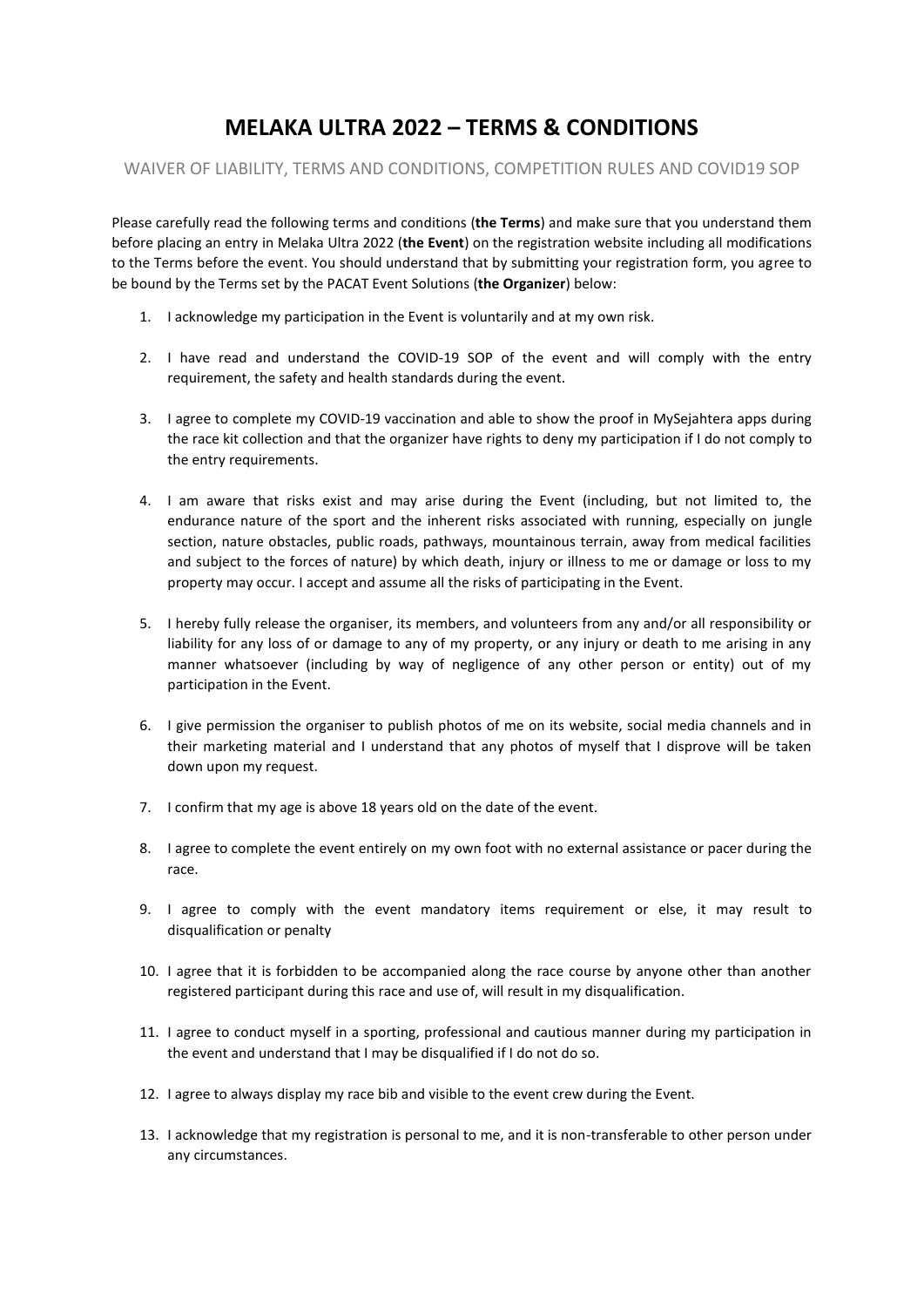- 14. I agree to retire immediately from the event if ordered to do so by the Event Organisers, crews or marshal, or any government official.
- 15. I accept full liability for any medical expenses incurred because of training for and/or participating in the Event.
- 16. I will be immediately disqualified from the Event if I am found to have intentionally shortened the route of the Event.
- 17. I will be immediately disqualified from the Event if I am found to be deliberately littering the course.
- 18. I will comply to the event cut off times which require runner to checkout the checkpoint before the COT and the decisions related to it by the Event organisers or crews
- 19. I accept that the event organisers reserve the right to amend the event format or cancel the Event due to health and safety reasons, including storm, rain, inclement weather, winds or any other act of god conditions. I accept that my Entry fee shall be non-refundable in this circumstance as costs have already been incurred.
- 20. I accept that the Event Organisers will do their utmost to provide me with a finish time following my completion of the Event, however, they will not be held responsible for any computer result anomalies.
- 21. I agree that I should only be withdrawing from the Event at a pre-defined checkpoint. It is not the Event Organisers responsibility to pick up a runner at any point of the race course unless I am medically unfit.
- 22. I agree to notify the timing officials at the race site of my withdrawal from the race. This will ensure all participants who are registered and pull out of the race are accounted for, allowing for the accurate and safe running of the event.
- 23. I accept that all decisions and rulings by the Event Organisers, its crew or marshal are considered final.
- 24. I have read the previous paragraphs and I acknowledge that I have accepted the risks and rules stated above and given the release stated above of my own free will and I have not relied upon any verbal, written or visual representations or statements made by organiser and/or its members and volunteers.

# **COVID19 Standard Operation Procedure (SOP)**

The following SOP was drafted based on the SOP released by the KBS and MKN

# **Summary of General Health Protocols**

## **Registration requirement**

1. Only fully vaccinated individual is allowed to register this event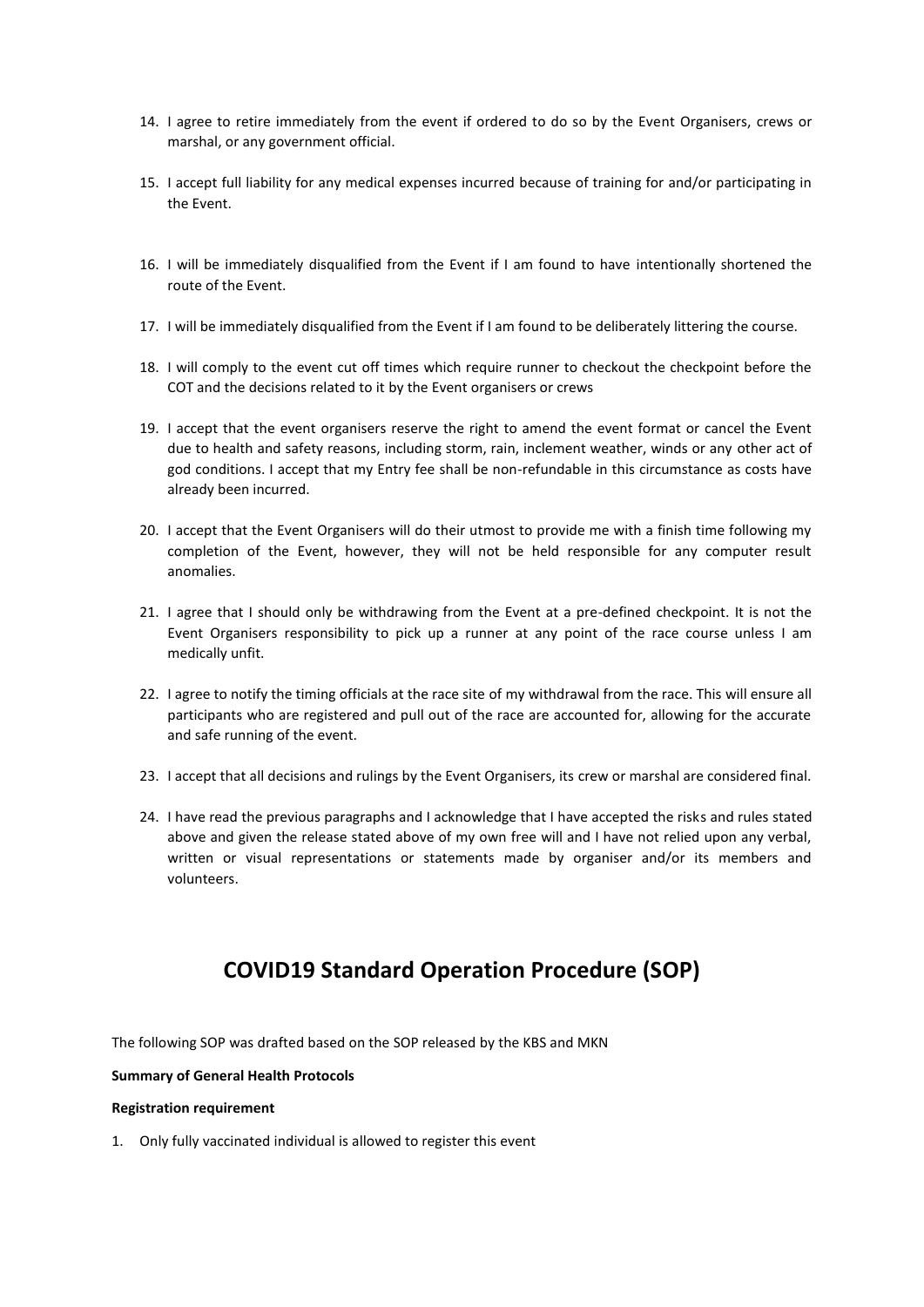2. Prove of vaccination status such as screenshot of MySejahtera certificate must be uploaded into the registration portal.

# **Check-in/Check-out Accessibility**

- 1. All participants **MUST HAVE** an updated MySejahtera apps version and profile to check-in at the race venue.
- 2. All participants **MUST FULLY VACCINATED** based on the latest definition release by the KKM
- 3. All participants are also to be classified as "Low Risk" in MySejahtera in order to be accepted for check-in accessibility.
- 4. Participants who are identify as close contact, person under surveillance (PUS) or person under investigation (PUI), or any symptomatic individuals are not allowed to participate or attend to the race venues. They will be denied entry to any event locations.

## **Enhanced Hygiene Practices**

- 1. Hand sanitizer will be readily available around our race venues.
- 2. Participants are expected to wear face mask around our event venues.
- 3. Crew team will be provided with face mask and glove (if requires) to be used while working in all race areas.
- 4. Cleaning of common venues areas will be enhanced.

## **Contacts Minimization**

- 1. The event organizer will assure to reduce or remove touchpoints and points of interaction between staff members, participants and crews without compromising event safety and security.
- 2. The layout and setup of the venue and the checkpoints have reviewed to minimize person-to-person contact.

## **Participants Self-Reliance**

- 1. All participants are to determine their individual level of self-reliance to further minimize interaction and touchpoints with race officials and crew event.
- 2. All participants are encouraged to carry their own nutrition and hydration while utilizing items such hydration vests and event offered special needs check points.

# **Summary on Event Modifications for Enhanced Health and Safety**

## **For Participants**

- 1. All participants are advised to perform COVID-19 test if symptoms arise, before entering to the race venues.
- 2. All participants must wear face mask at all venues before and after the run.
- 3. All participants must read and understand the race handbook issued by the event organizer.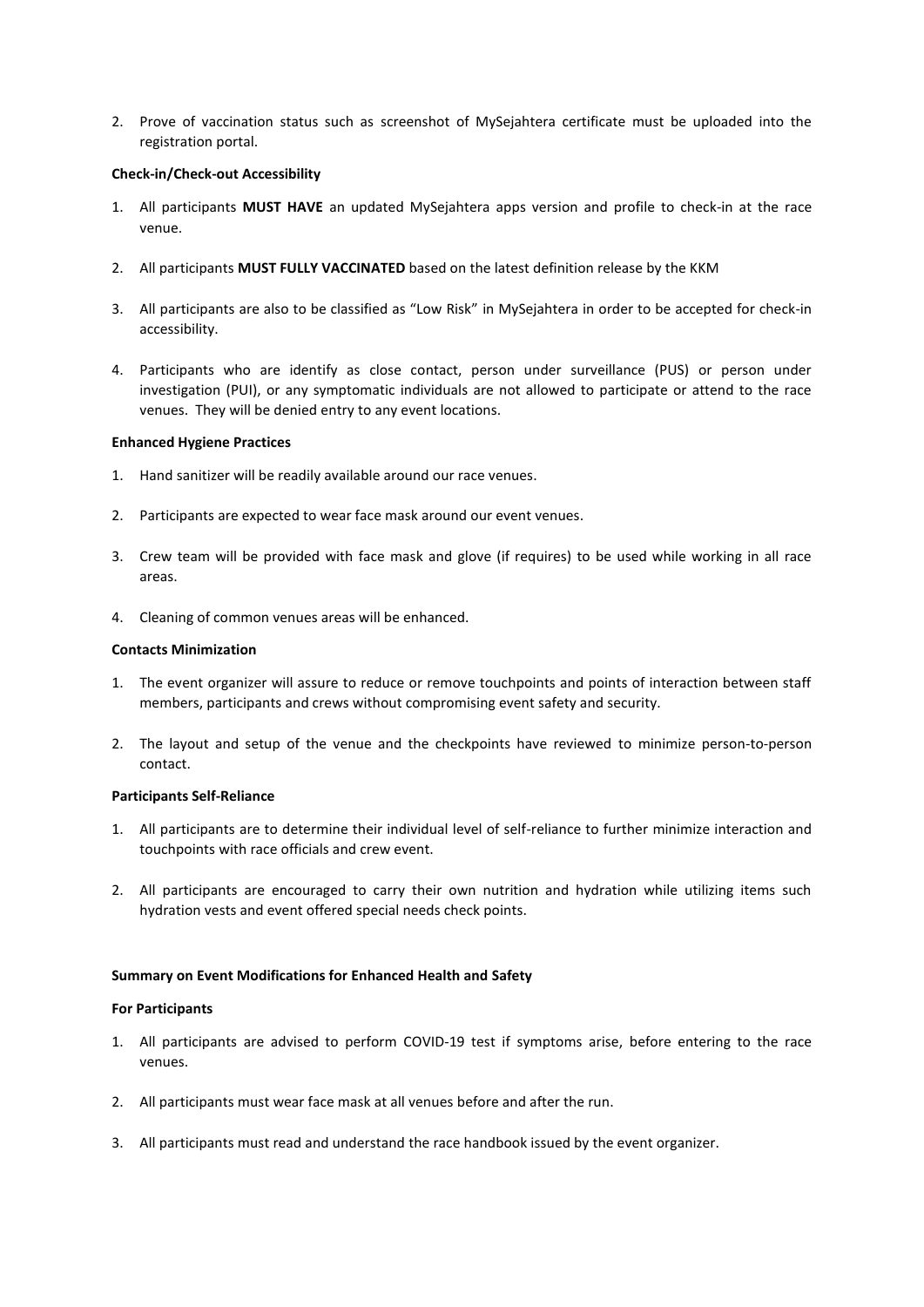4. All participants must review and acknowledge the race indemnity clauses, committing to safe and conscientious conduct.

# **At Race Venue**

- 1. The organizer will publish signage and markers to enforce physical distancing.
- 2. The organizer will make sure that one-directional foot traffic flows are enforced to avoid crowd and gathering.
- 3. The organizer will assure that cleaning and disinfecting of surfaces with scheduled breaks.
- 4. Greater space between any designated tents, portable toilet units and increase portable toilet units where possible.
- 5. Additional garbage receptacles.

# **At Registration Area and Race Entry Pack Collections (REPC)**

- 1. After entry access being allowed, all participants are to go for no-touch body temperature screening to collect their race packs.
- 2. Where possible, scheduled participants packet pick-up times will be offered to accommodate participants. This is restricted to ONLY registered participants.
- 3. Participant race packs time will be expanded to allow for scheduled cleaning breaks.
- 4. Participant race packs will be consolidated during participant's' registration time to optimize the flow within the area.
- 5. One directional foot traffic flows are to be enforced in the registration area to avoid crowd and gathering.

## **At Expo and Merchandise Store**

- 1. The organizer will modify the increase expo floor plan size or reducing the number of vendors to enable greater physical distancing.
- 2. There will be limited number of customers in the store at once to allow for appropriate physical distancing.
- 3. The organizer will require expo vendors to conduct regular disinfection of surfaces.
- 4. Expo vendors will be monitoring customer density at expo booths and product trial areas.
- 5. Customers will be encouraged to use contactless payment.

## **At the Start Line**

- 1. Flag-off should be conducted in a systematic and orderly manner by group waves.
- 2. The starting area only limited to the participants and event team.
- 3. Face masks are to be worn at the starting area.
- 4. Participants can remove their face mask 100m after they have started their race. The face mask needs to be kept by the participant.